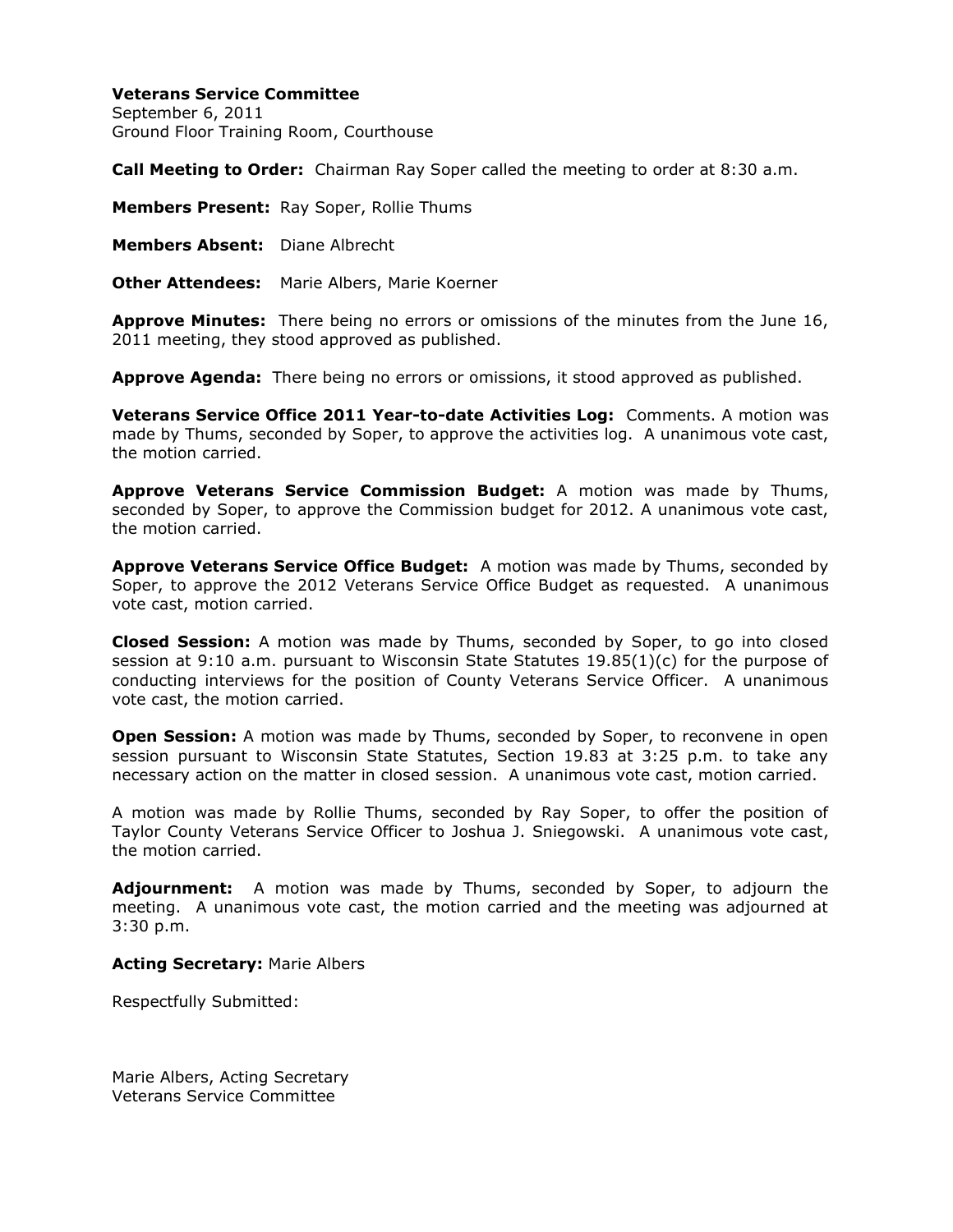# **Veterans Service Committee**

June 16, 2011 Meeting Room, 3rd Floor, Courthouse

**Call Meeting to Order:** Chairman Ray Soper called the meeting to order at 9:01 a.m.

**Members Present:** Ray Soper, Rollie Thums, Diane Albrecht

**Members Absent:** None

**Other Attendees:** Rick Patton (Secretary), Marie Koerner (Human Resources), Brian Wilson (Star News)

**Approve Minutes:** Motion by Thums to approve minutes of March 1, 2011 meeting. Seconded by Albrecht. Unanimous vote cast, motion carried.

**Approve Agenda:** Motion by Albrecht to approve agenda. Seconded by Thums. Unanimous vote cast, motion carried.

#### **Agenda Item:**

**Discuss and act on filling CVSO position.** Discussion was made to keep CVSO position as a full time position / Department Head. Motion made by Thums, seconded by Albrecht to keep CVSO position full time and as a Department Head. Unanimous vote cast, motion carried.

### **Agenda Item:**

**Discuss and act on compensation for Acting Veteran Service Officer.** Discussion was made regarding a temporary increase in salary for Marie Albers. Motion made by Thums, seconded by Albrecht to approve increase until such time as new CVSO is hired and accredited. Unanimous vote cast, motion carried.

**Other Business:** No other business was needed to be discussed.

**Adjournment:** A motion was made by Thums, seconded by Albrecht, to adjourn the meeting. A unanimous vote cast, the motion carried and the meeting was adjourned at 9:59 a.m.

**Secretary:** Rick Patton

Respectfully Submitted:

Frederic "Rick" S. Patton, Sec. Veteran's Service Committee